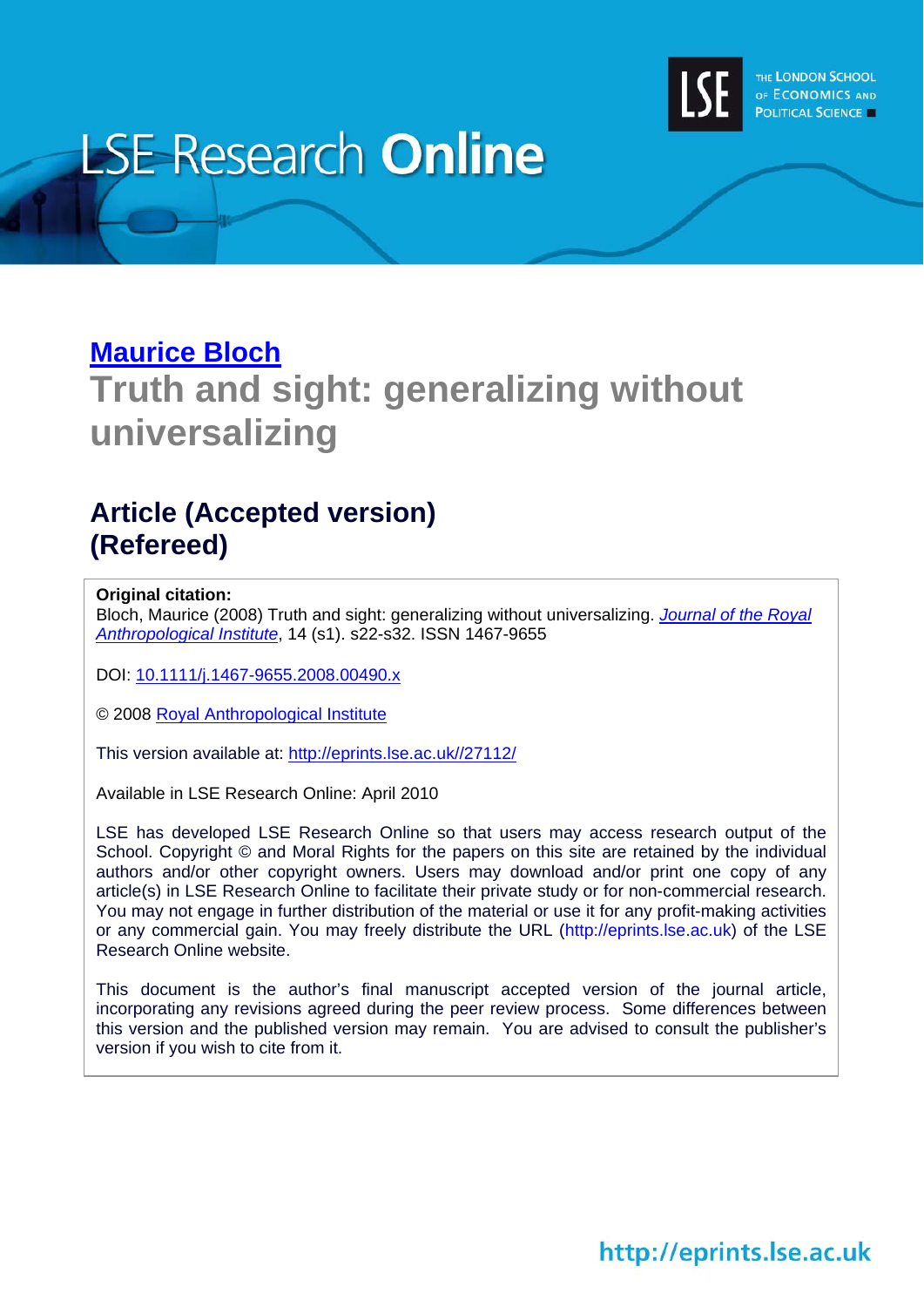#### **Truth and Sight: generalising without universalising**

Maurice Bloch

*Abstract: This article examines the link between truth and sight, and the implications of this link for our understandings of the concept of evidence. I propose to give an example of precisely how we might attempt to generalise about a phenomena such as the recurrence of the association between truth and sight without ignoring important anti-universalist points. In doing this, I hope to give one example of how anthropology, in the original sense of the term, is a still possible enterprise, in spite of the criticisms such an approach has had to face in the last thirty years.* 

The English word evidence is based on the Latin verb *videre*: to see. Familiar phrases, such as 'seeing is believing' or the assurance that something must be true because 'I saw it with my own eyes,' are everywhere. Such observations and many others all bear witness to a well-established European connection between seeing and truth which, as the Shorter Oxford Dictionary tells us, is so often associated with evidence.

Such a link seems very ancient. Thus Thucidides says that, in contrast to that based on hearsay, the only true history is that based on the authority of sight (autopsia) 'of the two ways of knowing, through the eye and the ear, only the former gives us a true picture' because accounts based on memory distort and  $lie<sup>1</sup>$  $lie<sup>1</sup>$  $lie<sup>1</sup>$ . St Paul, for his part, in a famous Platonic mood, makes the same equation when he tells us of the dark glass, which, by interfering with our sight, keeps us from the full truth. The idea that seeing is a guarantee of truth continues in less ancient times. Thus, the greater truthfulness

<span id="page-1-0"></span> 1 I am grateful to Gerard Lenclud for drawing my attention to this quotation.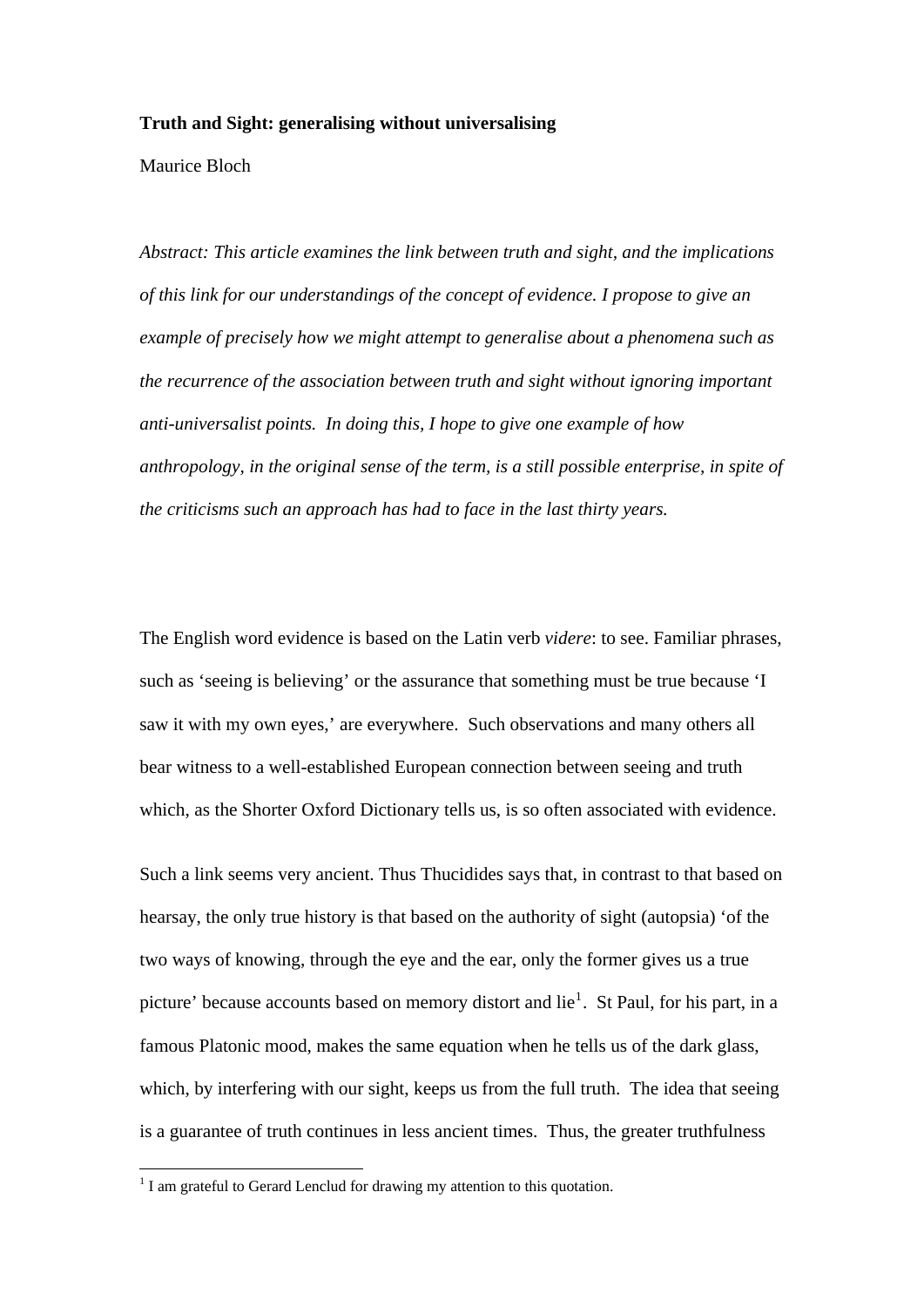of what is *seen* over what is reported through language is a major theme in the writings of Augustine (Stock 1996), Bacon, Hume, Condillac (Roos 1999) and the empiricist/sensationalist philosophers generally all make the point. This type of argument is found, with modifications, in Kant. In a completely different way writers such as Broca, after having noted the prominence of the lower brain in non-human primates, especially the olfactory bulb, see evolution as the progress of the development of 'higher' senses, above all sight, over 'lower' senses, especially smell (Dias 2004).

But, what do such recurrences of an association between truth and sight mean for the anthropologist? Are they more than a manifestation of a particular turn of our own culture, which, once again, we might naively take to be universal? Such a classic form of professional scepticism does not, at first, seem to be born out by a cursory inspection of the ethnographic record. In an article, to which I return below, Tyler (1984) informs us that the association of truth and sight recurs in all Indo-European languages, including Hittite and also in many other language families. Ranging even more widely the comparative linguist A. Viberg sees the association as extremely common in all languages (Viberg 2001). Certainly, a random trawl through ethnographic sources comes up with many examples from all over the world. Thus A. Strathern (1975) and J. Robbins (2001) tell us that the New Guinea Islanders they studied are obsessed with the unreliability of language and, while at the same time, stress the truth of knowledge obtained through sight. Similarly A-C Taylor confirms that the Amazonian Achuars are similar<sup>[2](#page-2-0)</sup>. M. Izard also tells me that much the same is true of the Mossi of Burkina  $Faso<sup>3</sup>$  $Faso<sup>3</sup>$  $Faso<sup>3</sup>$ . According to Pinney (this volume) Indian

<u>.</u>

<span id="page-2-0"></span><sup>&</sup>lt;sup>2</sup> Personal communication.

<span id="page-2-1"></span><sup>&</sup>lt;sup>3</sup> Personal communication.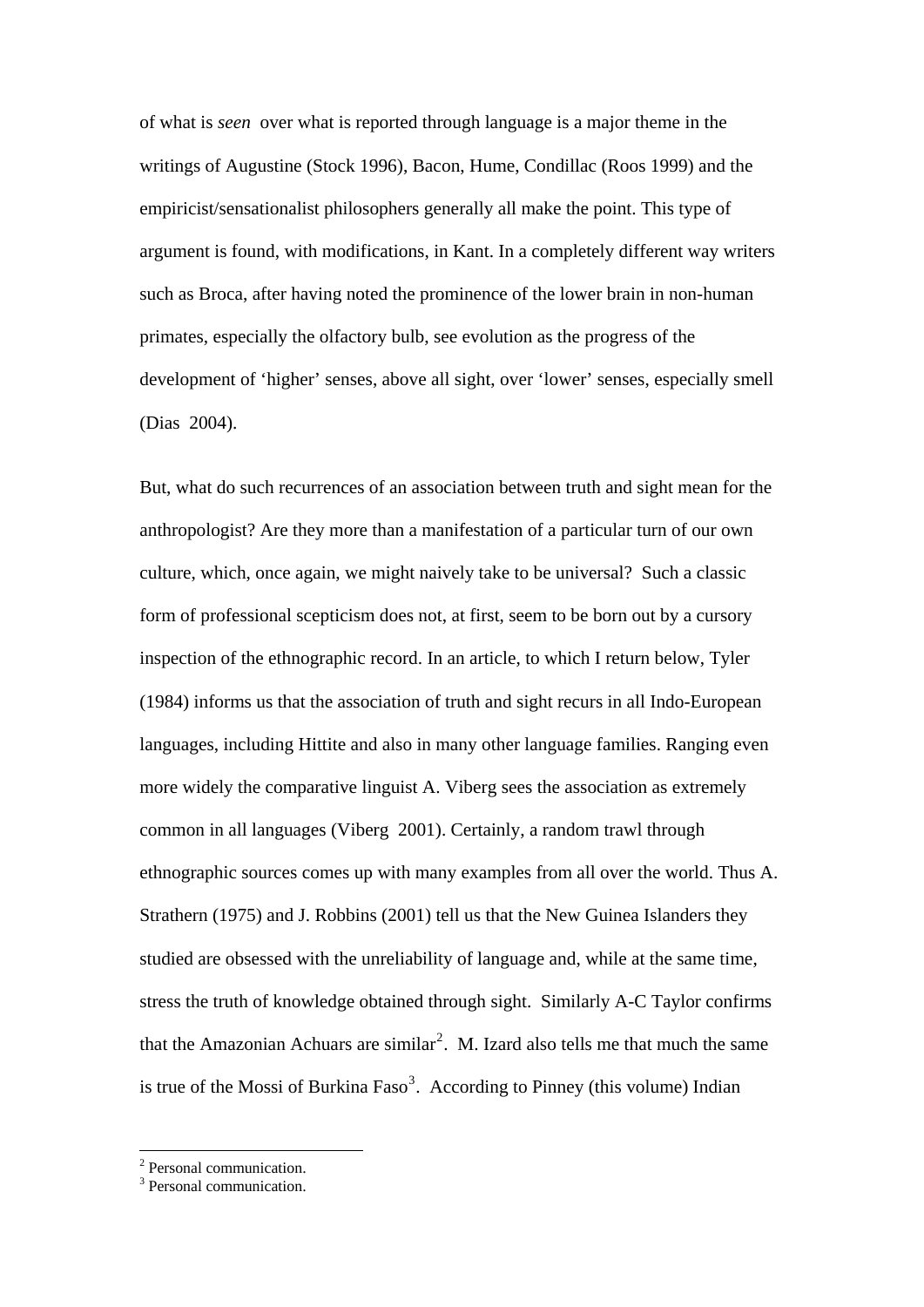Nationalists, the British Colonial administration and the old lady in the film convinced that photographs show Gods who are real are all influenced in their attitude to photography by the belief that what the lens sees is so.

There are some dissenting voices however, that give examples where sight is not linked to the notion of truth. A number of anthropologists claim to provide ethnographic cases which purport to show that, among this or that group, another sense, usually hearing, is valued above vision (Feld 1982, Gell 1995, Tyler 199[4](#page-3-0))<sup>4</sup>. The question of the relative significance of the different senses has also come up in the scholarly tradition. Some, especially those eighteenth century philosophers who engaged with Molineux's problem (would a man, blind from birth, who had then been cured, recognise through sight, objects which he had only felt before his cure?), most notably Diderot in the *Lettre sur les Aveugles*, tangled endlessly with the question of the relation and hierarchy of touch and sight.

The presence of possible exceptions, based on a few exotic ethnographies, which are then used as negative evidence against an assumed universality, is a familiar form of argument in anthropology. Such rhetoric was the cause of the popularity of work such

1

<span id="page-3-0"></span><sup>&</sup>lt;sup>4</sup> I have to admit a certain scepticism as to how far the particular claims of Gell and Feld are based on a general ranking of hearing over sight within these cultures and not simply on certain contextually specific evaluations, for example hunting in dense forests or the typical New Guinea association of unseen birds with ancestors. In any case it is not clear how far these authors intend to push their argument. Such hesitation on the other hand does not apply to the most categorical of the anthropologists. Stephen Tyler, in an article already referred to, and which ironically supplies us with a great number of examples of the coupling of truth and sight, nevertheless concludes that : "the hegemony of the visual is not universal" and that empiricism as a folk theory is a peculiarity of certain grammars. The counter example he gives to set against the mass of the *visualists,* whom he dismisses, are the speakers of Dravidian languages. His evidence is based on a form of primitive Whorfian examination of Dravidian verbs for knowing, which are taken to offer an easy window to thought. But, even if we accept his epistemology, there are serious reasons to doubt what he says about this particular example. Thus, in a personal communication, Nathaniel Roberts tells me that in Tamil, the most spoken Dravidian language, the word most used for "to know" is *theriyum* [root form: theri], for which the standard modern Tamil dictionary in the first place defines: 1) be visible; be seen 2) (of eyes) see; to perform the function of seeing.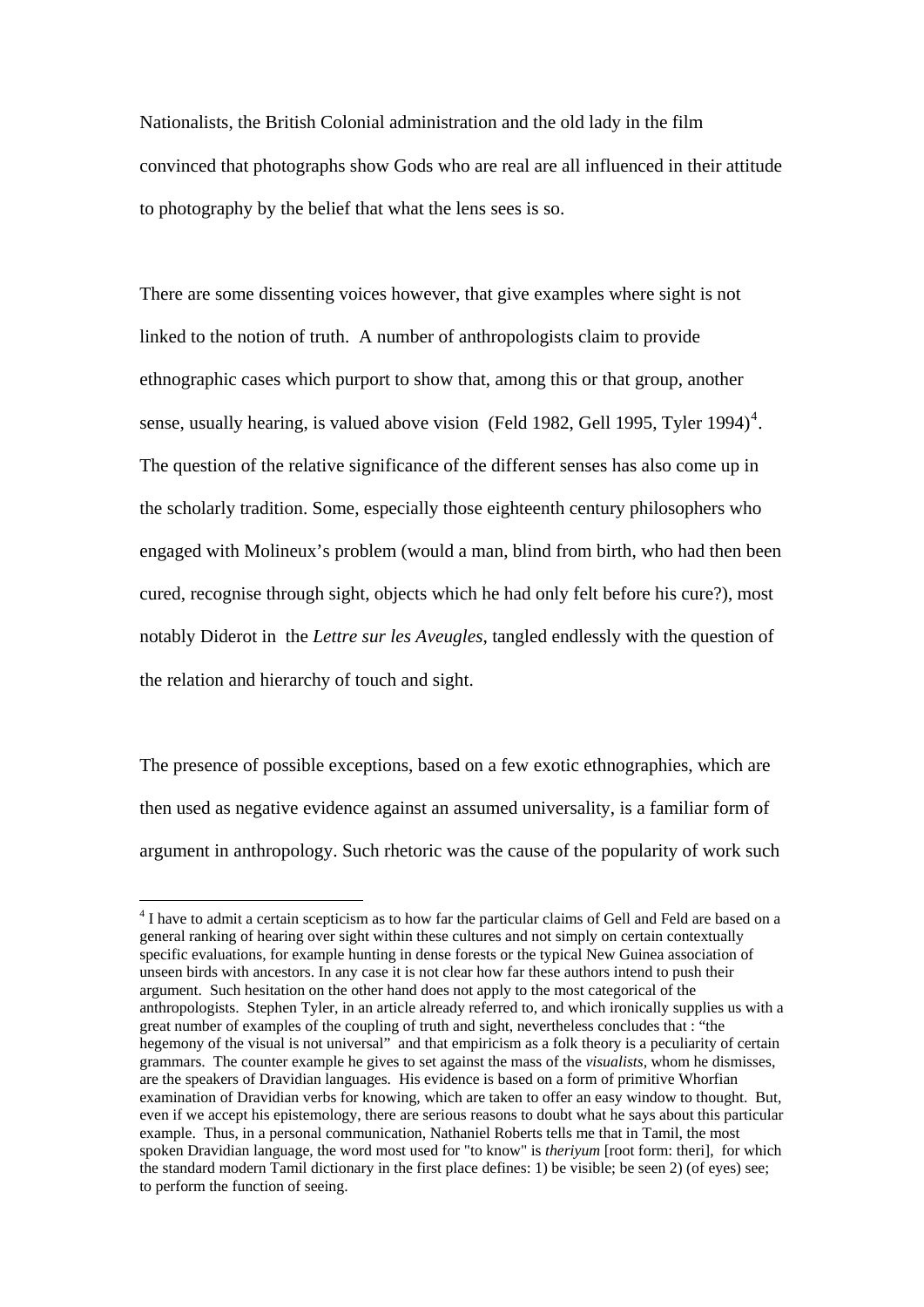as that of Margaret Mead. Indeed, it might seem that the only defence against such negative argument is, either to challenge the reliability of the supposed exception, as was famously done by Derek Freeman (1983), or to broaden and weaken the claim to universality. Thus, we might modify the proposition that sight is always associated with truth to one that merely claims an association between truth and knowledge through the senses in general. However, even such a less specific claim would also be vulnerable in a different and more fundamental way, in much the way that all generalisations in kinship theory have been attacked (Needham 1971; Bloch and Sperber 2002) by pointing out the obvious fact that the details of every ethnographic case are different. Lumping these cases together would thus be a case of *petitio petitii*, an example of mere reductionism, where it seems that a universal category is created when in fact the cases only have in common what the definition created by the observer has arbitrarily decided is significant.

These are familiar ways in which generalising claims in anthropology have been attacked and they are not without basis. Such destructive tactics have been effective to such an extent that many in the discipline have abandoned all attempts at grand theory and shudder at any claims that anything non-particularistic could exist in cultural phenomena. However, the problem with such timid nihilism is that the prominence of recurrences in the ethnographic record, such as the association of truth and sight, can only be ignored through acts of blatant theoretical bad faith. But, given the soundness of the objections, we are left with the question of what are we to do about them.

In this short paper I propose to give an example of precisely how we might attempt to generalise about a phenomena such as the non-universal but frequent recurrence of the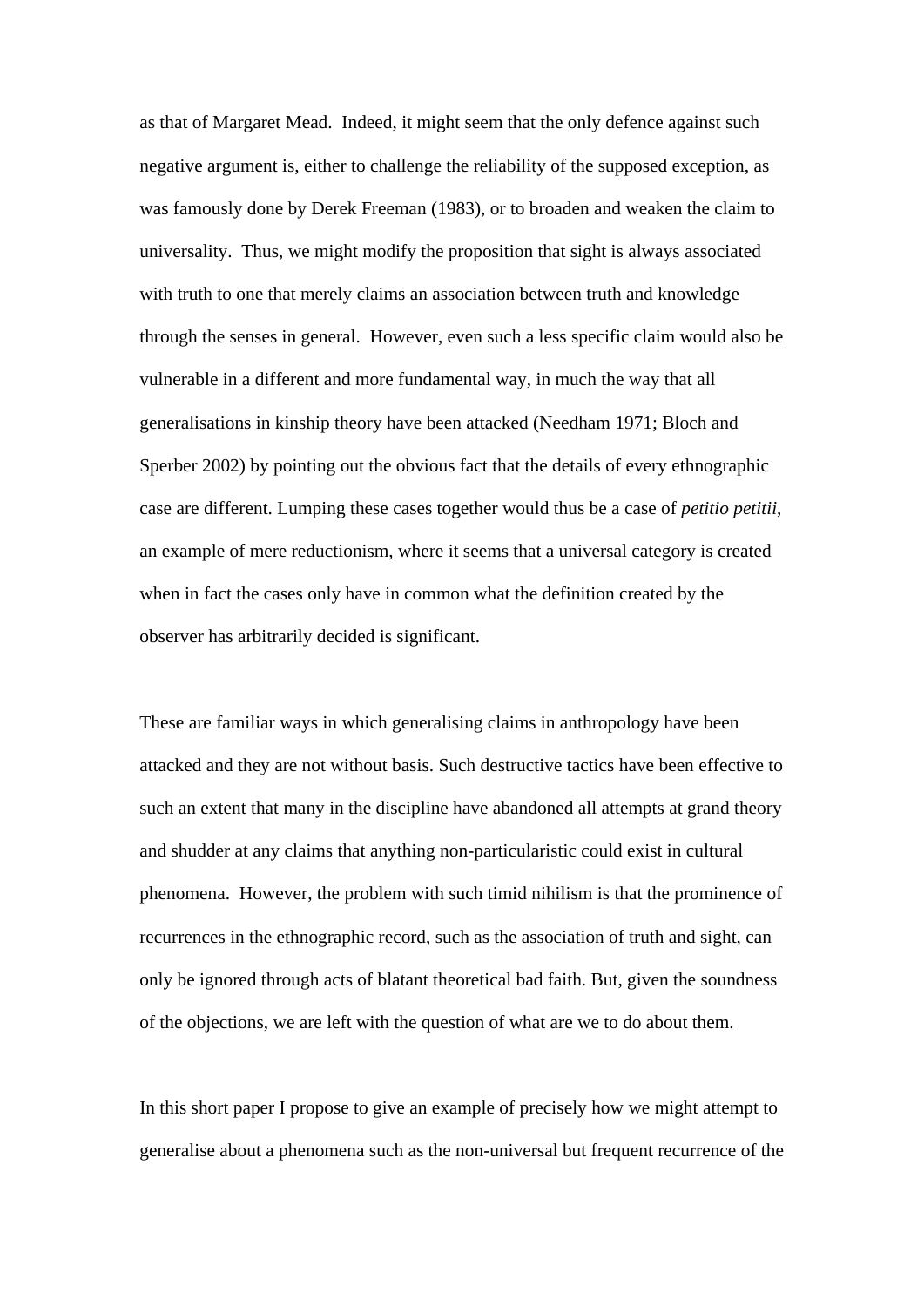association between truth and sight without ignoring the important anti-universalist points referred to above. In doing this, I hope to give one example of how anthropology, in the original sense of the term, is still a possible enterprise, in spite of the criticisms such an approach has had to face in the last thirty years . But, before engaging in grand theorising, I invite the reader to take a detour *via* an ethnographic case.

#### **Zafimaniry Theory**

During a recent period of research in the remote Zafimaniry village in Madagascar where I have been working for so long, I tried out a new research strategy, new for a social anthropologist at least, in order to understand what might be called 'Zafimaniry ethno-psychology'. This consisted in demonstrating in front of my fellow villagers a well-known psychological experiment concerned with the cognitive development of children. This was in order to hear how the adults interpreted what they saw their children doing, as they observed the tasks they were asked to do. In other words, I put ordinary people, who had never heard the word psychology and who, for the most part, could neither read nor write, in the position in which professional psychologists normally place themselves.

The experiment referred to is called the 'false belief task'. It has been considered in cognitive psychology as being of great significance since it seems to reveal a critical moment in the development of the child's cognitive development. The false belief task, in the version I used, consists in asking a child where a person who saw an object placed under one hat, will look for it when they return after a spell outside the house, during which period the subject has seen the object being switched to another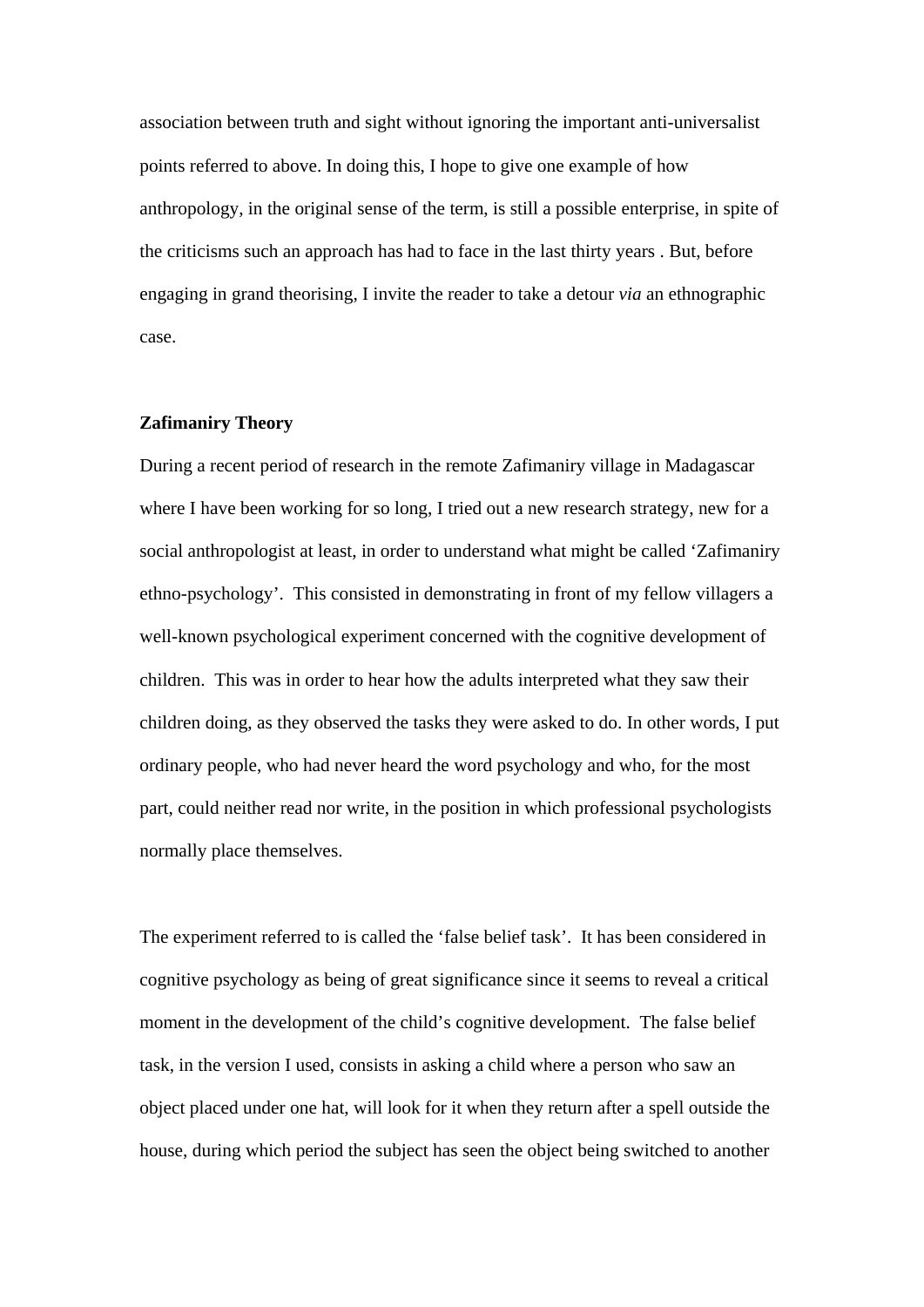hiding place by the experimenter. Adults and children over the age of six normally say that the person will look for the object under the hat where the person saw it placed before they left the house, but where they therefore know it is not anymore. This is taken to mean that they understand that the person who left the house holds a false belief. Young children, by contrast, say that the person returning will look for the object at the place where it actually is. In most of the psychological literature at least, this is usually taken to mean that the young child has not yet understood that other people act in terms of what they *believe* the world to be; a notion that is obviously necessary for someone to realise that others could hold false beliefs about the world. Such a difference between the older children who rightly predict that the person will look where they *believe* the object is and the younger ones who predict the person will look for the object where it actually *is*, is striking and thought provoking. It raises much broader questions, concerned not only with child development, but also about what our understanding of others and their minds requires in order to act competently in the social world.

It is precisely because this experiment raises such fundamental questions and because reflecting on its significance leads to such fundamental reflection about the human mind and the nature of human sociability, that it seemed interesting to see how the Malagasy villagers would rise to the challenge. I thus used the Zafimaniry witnesses of the experiment and their surprise at the difference between the responses of the younger and older children to trigger wide-ranging discussions on, among other things, the nature of thought and language, child development and the cognitive differences between humans and other animals. These discussions took the form of animated conversations in which all sorts of ideas were aired. Certain of the musings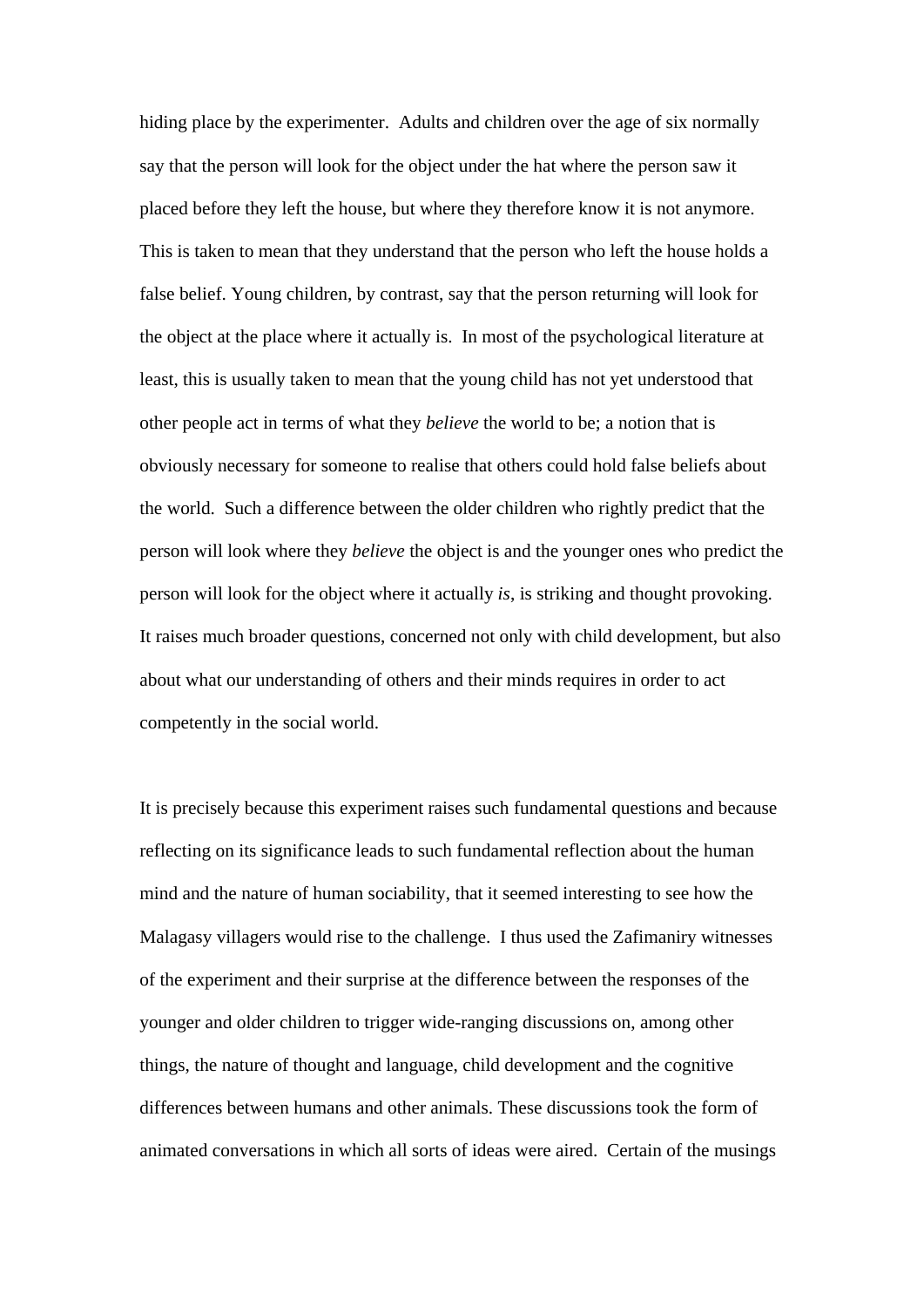of the villagers were expressed with a good deal of hesitation and others were much contested. Some propositions, however, came loud and clear and were acknowledged as obviously right by everybody present. It is only these that I consider here.

Among these broadly agreed propositions was the idea that thought was, at bottom, a matter of organising action so that it achieves desired ends. In the villagers' view two things follow from this pragmatic way of understanding mind. First, non-human animals are as capable of thought as humans; since pigs, for example, will think of turning up during the preparation of food in order to eat what peelings might be available, and since fleas will think of hiding in the seams of clothing in order not to be caught. Secondly, and this follows inevitably from the previous point, the villagers were quite clear that thought is independent of language, since they well know that animals strategise their actions but do not talk<sup>[5](#page-7-0)</sup>.

However, my informants did not undervalue language for all that. They were adamant that language was a key factor in the superiority of humans over animals. Their affirmation in this matter led me to ask them what was language for, if it was not, as they asserted, necessary for thought. The answer that was invariably given is that language enables humans to lie. According to Zafimaniry theory, speech, and lying, which speech renders possible, is an extra technique, not available to animals but available to humans, that enables adults to obtain by means of deceit what they have desired in their thoughts. Furthermore, and in response to the experiment, the villagers also argued that this refined technology for Machiavellian gratification, not possible for animals, is also not available to very young humans, since infants obviously do not

<span id="page-7-0"></span><sup>&</sup>lt;sup>5</sup>This work is on ongoing but for a somewhat fuller discussion of this material see Bloch 2006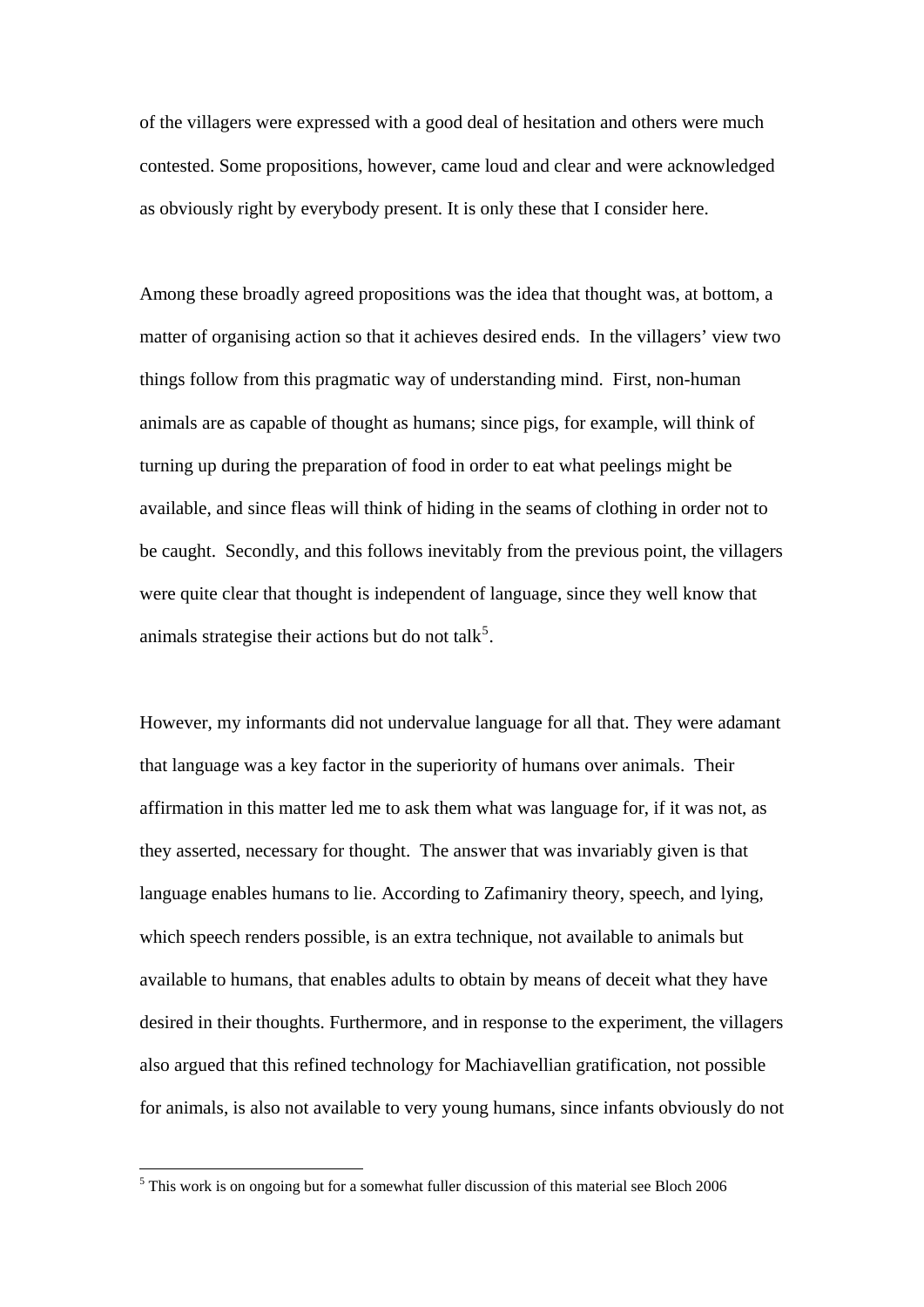know how to speak. Language is something that develops as human children mature and learn. Such reasoning was the basis of the villagers' interpretation of the false belief task in terms of lying. It explains why young children, like animals, cannot lie because they do not yet have language, or, at least, sufficient control over language. Infants fail the false belief task because they have not yet reached the developmental stage when they so control language that they are able to lie. This is an ability that requires, in the first place, an understanding that others can hold false beliefs since otherwise there would not be any point in lying<sup>[6](#page-8-0)</sup>.

The villagers also made clear that such ideas about language, motivation and thought have important further implications. The first concerns their description of the experience of the social. The second concerns the experiential side of evidence. I take these two in turn.

In the discussions that followed the observation of the false belief task, the social was described as a dangerous and exiting matter. It involves living among chattering individuals who, like you, are seeking to further their own ends by fair means or foul, and who therefore use all the tools available as speaking human adults. This makes normal life risky because it involves being among people endowed with, and indeed continually using, their capacity for lying. At every step, therefore, there is a danger that one acts in terms of a world that is false. This feeling is often expressed in the fear that those who falsely profess to love you might, really, be trying to poison you.

1

<span id="page-8-0"></span><sup>&</sup>lt;sup>6</sup> This point requires further elaboration not possible here.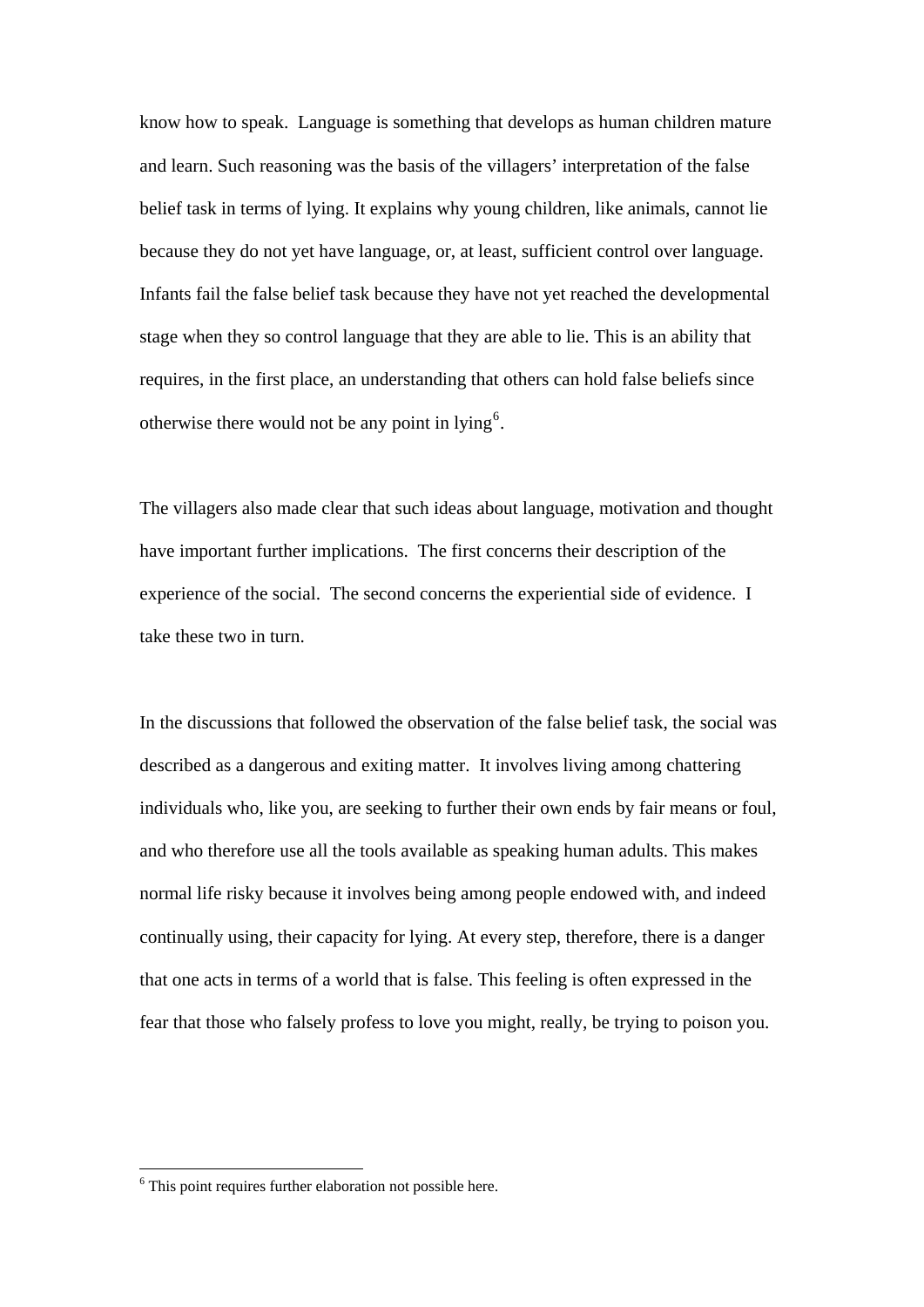Secondly, since it is assumed that pragmatic deceit is the default form of social life, this makes claiming truthfulness for what one is saying no trivial matter; therefore doing so must be clearly distinguished from the everyday. This leads to a continual emphasis in discourse which makes clear that normal interchange is not strongly claiming that what one is proposing is true, so that, when one will actually want to claim truthfulness for one's declaration, these will really stand out from normal dialogue. This attitude has the effect that, for example, when one is asking for information, the most common answer is a semi indignant *asa*: 'search me', followed for greater emphasis by *tsy fantatro* : 'I don't know' and then… the information requested is offered. Similarly, this information when it is finally volunteered is either preceded or followed by the word *angamba* meaning 'perhaps'.

All this tentativeness can thus then contrast with those moments when one *does* want to be believed categorically. I may want to say 'There really *is* a mad dog in the village!' To do this one can either follow the assertion by the word: *Marina,* usually and appropriately translated as: 'It's true' or, for even greater claim to truth say 'Hita maso!', *lit*. 'It was seen by my own eyes!'

The Zafimaniry, and all the Malagasy I know, are thus yet another example of the many people around the world who associate statements claiming the authority of sensations, and especially sight, as being powerful evidence of truthfulness. But their discussions following their observations of the false belief task takes us even further. They willingly explained why sight is so important: this is because it is verification which avoids the treacherousness of language used in social life, since social life is a matter of dealing with speaking individuals who can hide the truth in order to further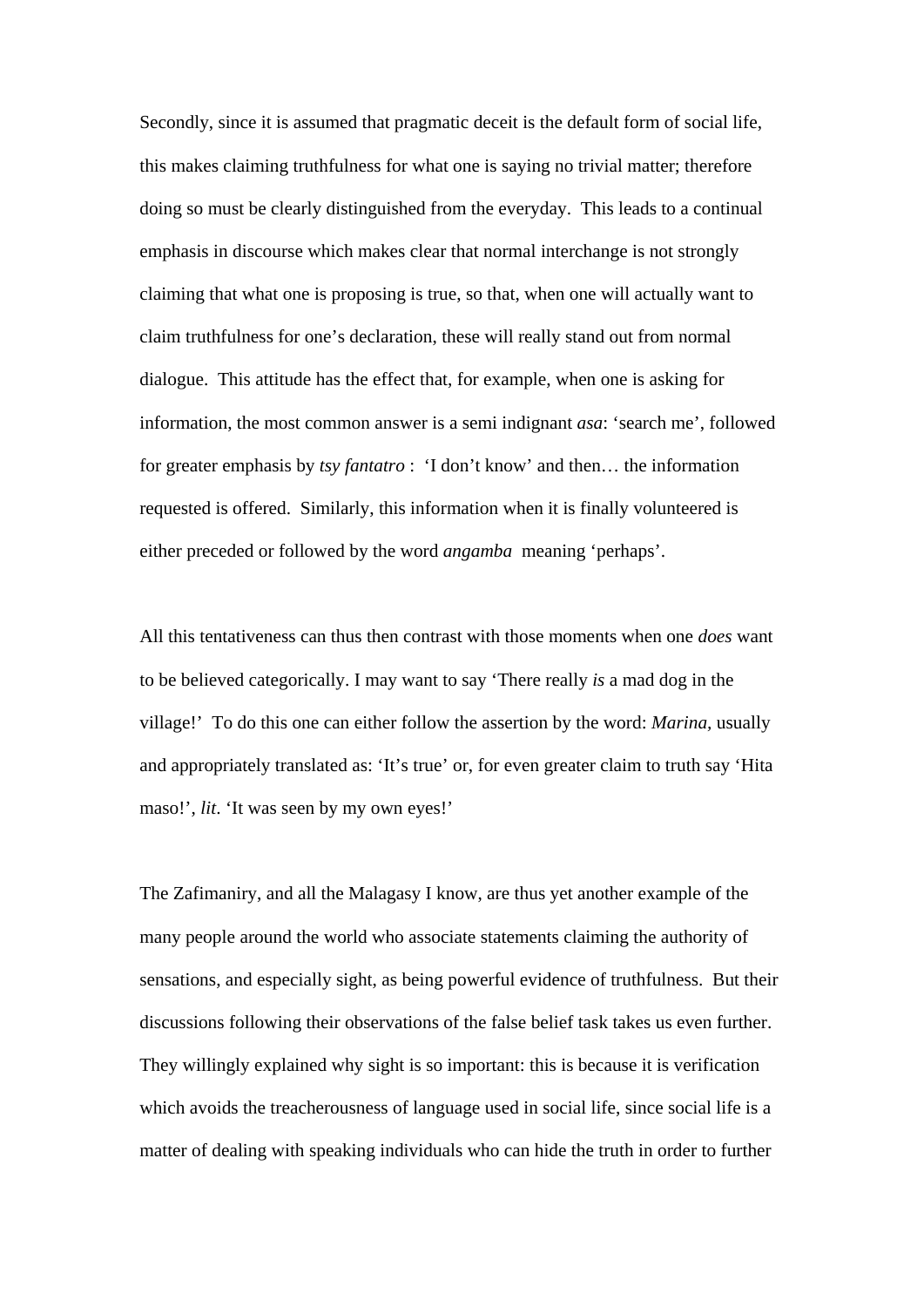their own ends and trick you. The Zafimaniry thus, continually, implicitly and explicitly, operate a strong contrast between information obtained through ordinary speech, which they rhetorically mark as uncertain, and which they associate with lying, and information obtained through the sense of sight.

But why do they use knowledge through the senses, and sight in particular<sup>[7](#page-10-0)</sup>, to contrast with the treachery of the social? The answer is implicit in all their discussion of language. What they seem to be saying is that: *via* language, truth is vitiated by Machiavellian social intentionality. Sight, on the other hand, as it is thought about in Zafimaniry theory—if one can call ideas that are usually only implicit 'theory'—does not involve the dangerous imagined intentionality projected by the source of knowledge. What one sees has no intention to represent itself, falsely or otherwise; one may mistake what one sees but that's your fault, not, as in the case of linguistic dialogue, the result of the intention of the schemers with whom one is in a relationship.

#### **Machiavellian intelligence**

<u>.</u>

The question, however, which the above suggests is the following. Even if my interpretation of what the Zafimaniry told me in response to their witnessing the false belief task is accurate, why should that tell us anything about human beings in general, the definitional aim of anthropological theory? Is the above simply one more local theory, to be added to the stamp collection of local representations which anthropology sometime seems to see as its only purpose?

<span id="page-10-0"></span> $<sup>7</sup>$  It is probably because language is associated with hearing that sight is usually favoured over hearing,</sup> the only other serious contender among the senses as the source of complex wide-ranging information.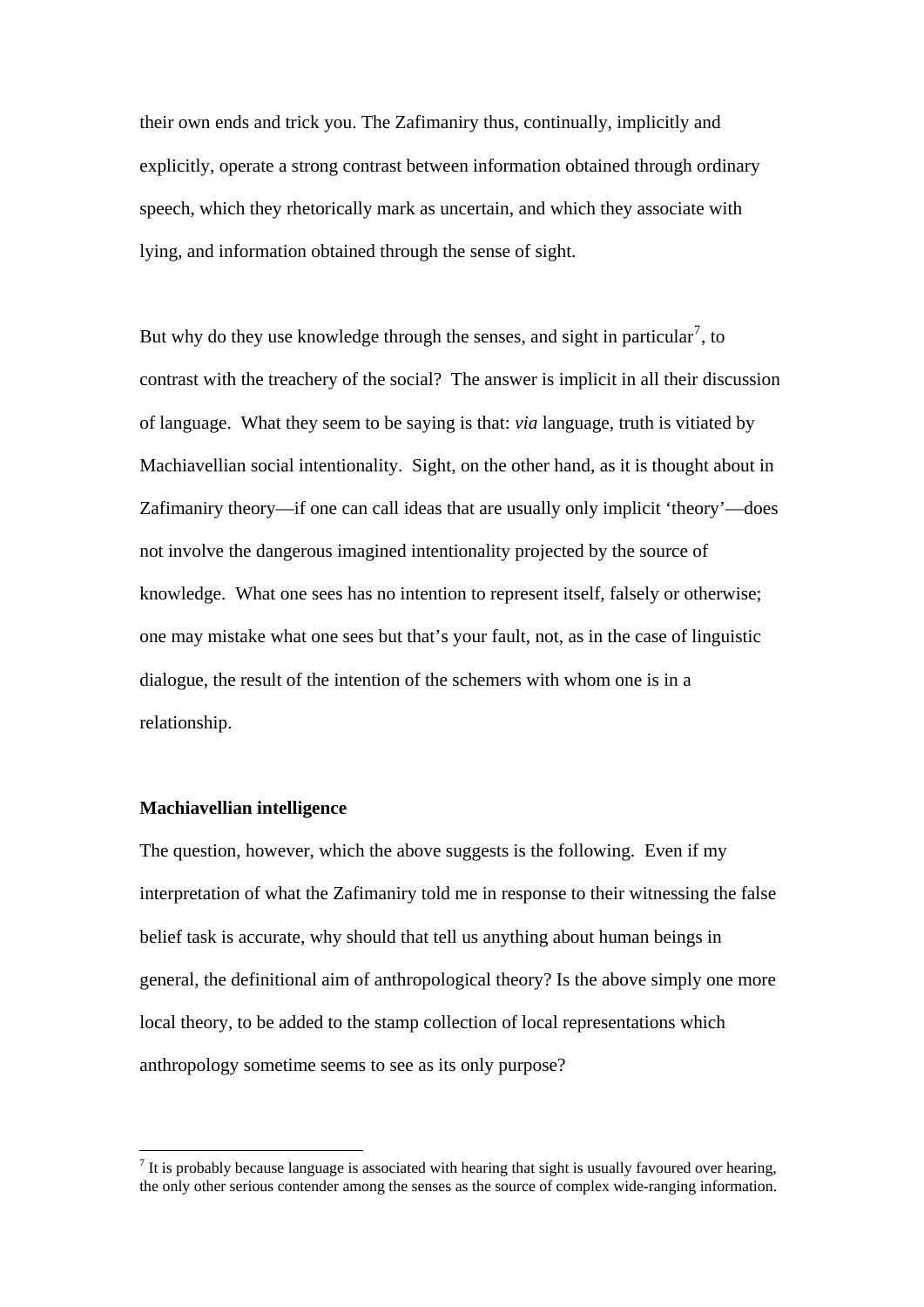As a first step in arguing against such a typically frequent pessimistic conclusion, we should, first of all, remind ourselves of the problem of recurrence which such insistence on the uniqueness of each case creates for a culturalist approach. If we take the particularistic stance this becomes incomprehensible. Indeed, the similarity of discourses in the different ethnographic cases to which I refer is even greater than suggested at first. It is not only that we find, again and again, an association between sight and truth, we also find this associated with the distrust of what one might call 'hearsay evidence', for the reason that this may be vitiated by the treacherous intentionality which characterises ordinary social life. In other words lying is linked, as it is so clearly for the Zafimaniry, to what the philosophers call theory of mind, the continual reading of intentionality which human communication uniquely implies and which ultimately makes deceit easily possible. Furthermore, this potential treacherousness is most often seen as the product of the capacity for language that makes lying possible.

Thus, we cannot ignore the fact that so many people, in different cultures all around the world, are saying similar things again and again. Such recurrences are a challenge that anthropology should not dodge by finding occasional counter examples.

Then, there is another type of recurrence. What ordinary people argue, according to ethnographic reports, such as the one I briefly supplied above for the Zafimaniry, is interestingly very close to a set of very differently styled propositions that are not the product of ethnographic interpretation but are typical of the theories of some evolutionary scientists reflecting on human sociability and language.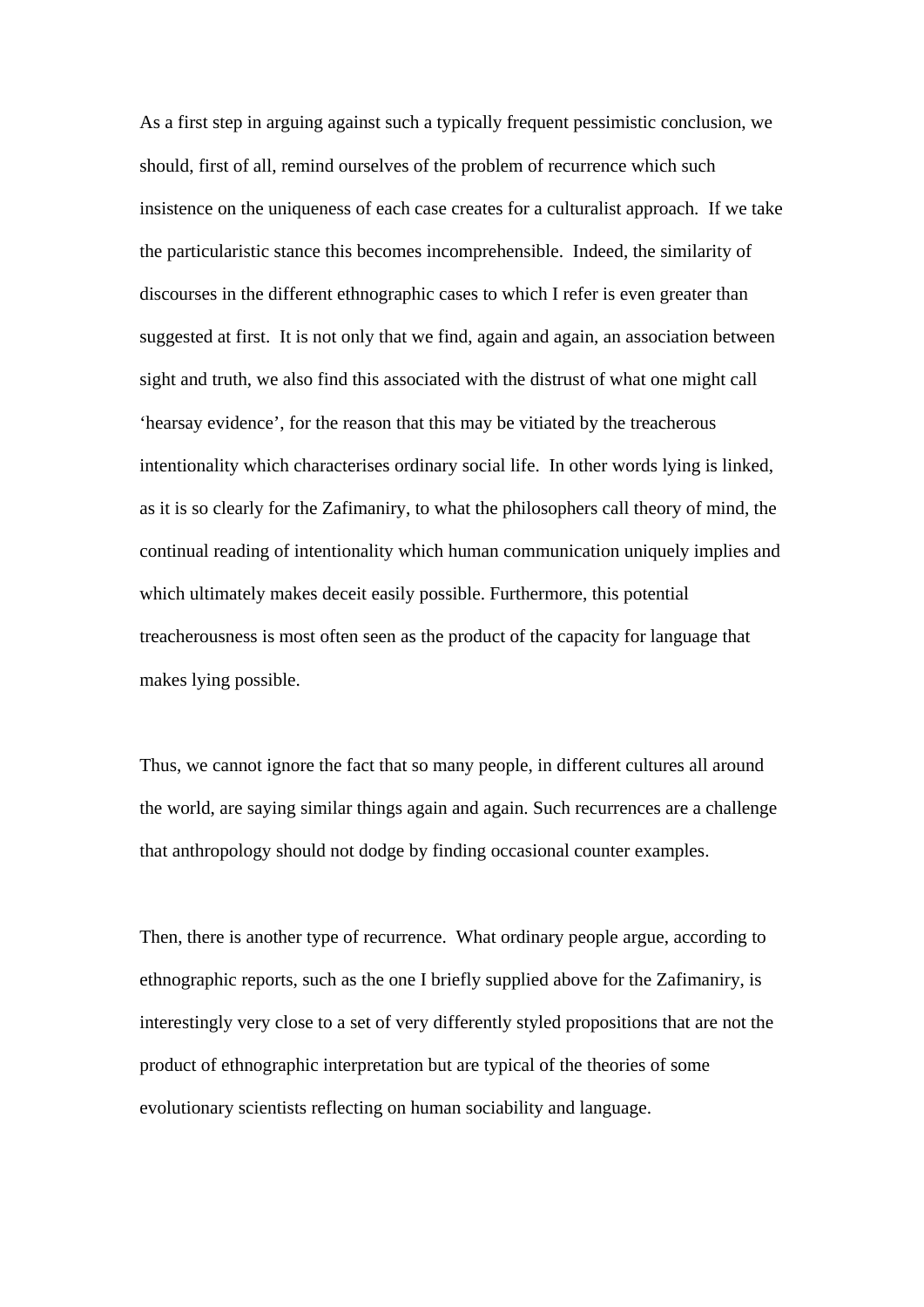Evolutionary theory has again and again stressed the problem caused by the potential which theory of mind, human intentionality and human language creates by making deceit so easy. There is no place here to discuss this massive literature which stresses the point that the supremely well adapted tool for human sociability—language creates at the same time and by its very nature, a major problem for individual members of a community in that it places them at risk of being misled. Scholars of many different kinds see the awareness and significance of this fact as central. This fundamental point is found in the work of many anthropologists (Bateson 1951, Rappaport 1971,Cosmides and Tooby 1992, Knight 1998, Sperber 2001), leading biologists and theoreticians of evolution (Waddington 1960, Dawkins and Krebs 1974; Krebs and Dawkins 1984; Maynard-Smith & Harper 1995), linguists (Lyons 1977; Dessalles 2000) to name only a few. The views expressed are varied, but like the Zafimaniry all these writers are agreed that the complexity created by our ability to read other minds; that which makes language use possible (Sperber and Wilson 1995), exposes adult members of the species to a risk which only exists to a limited extent for other animals, if at all; that of being misled by conspecifics and thereby acting against one's own interest.

We might conclude from this massive scholarly endorsement of Zafimaniry theory, that, in this matter, there is little to be said other than that the villagers are right. But, if this is so, it raises a fascinating question. How can this agreement have come about given the totally different circumstances and contexts in which scholars and, in the case of the Zafimaniry, unschooled shifting cultivators live?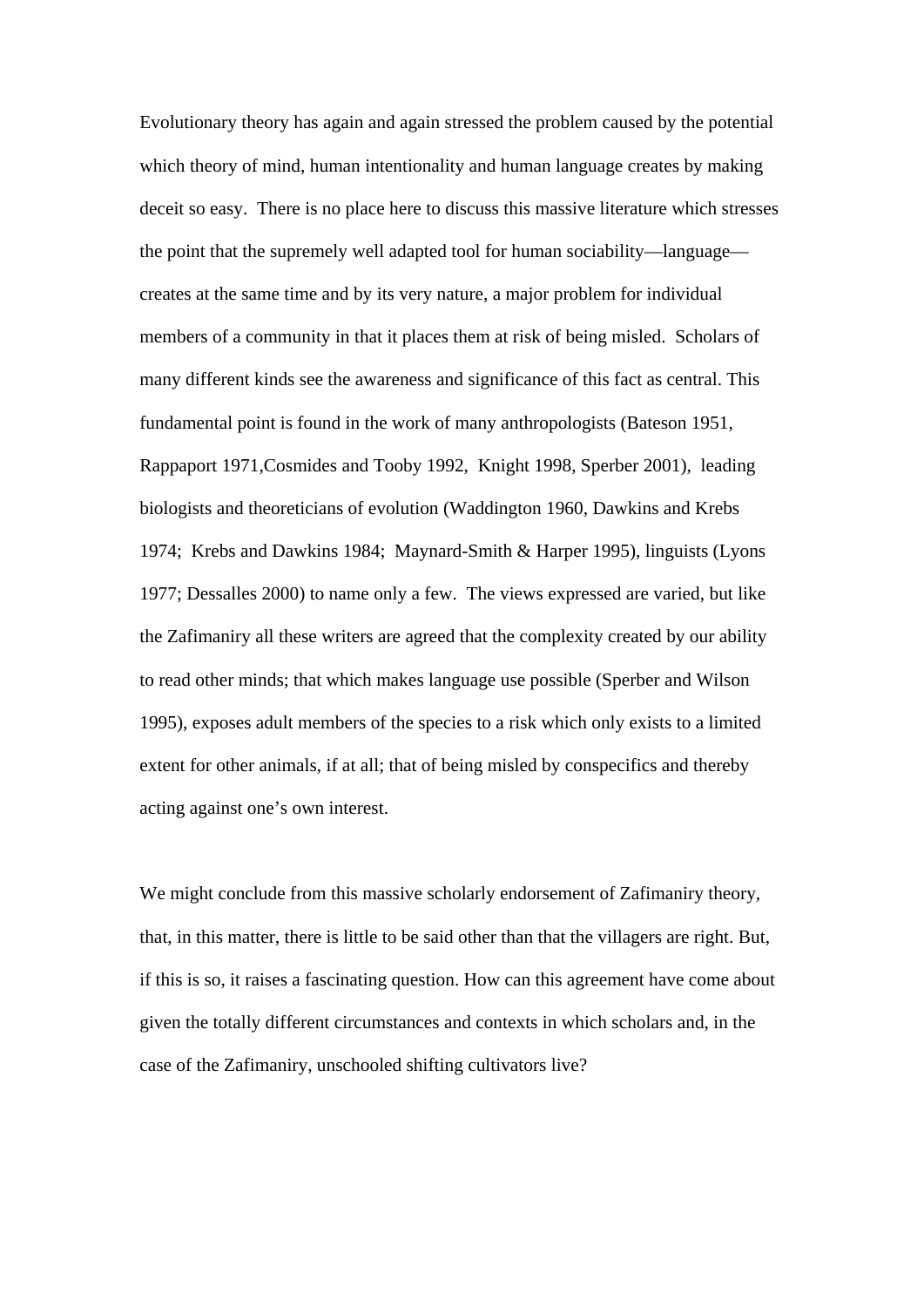The answer must be that there is something in the human condition that is accessible to the understanding of different members of the human species irrespective of history, living in however different circumstances around the globe, which produces cognate representations. In this case, it means that the experience and the awareness of the experience of social life and its dangers, of human intentionality and of the reading of human intentionality, is, in this most fundamental aspect, universal. To assume this implies that the representations people have are *about* this something: the dangers of living among communicative intentional beings, and that this same thing exists independently of the representations people have of it. And, indeed, it is extraordinarily difficult to imagine a human group unconcerned with deceit and lying. Of course, this does not mean that the representations of the dangers of language, deceit and lying are determined by what they are about. It would be as wrong to forget the specificities of each case as to forget the recurrences. Inevitably cultural, historical and personal circumstances will lead to variation in styles, directions and contents. How far purely intellectual speculation on this matter is pushed does also vary. For example, scientists are professionally trained to push their reflection, and some groups of people, amongst whom I would include the Zafimaniry, seem to have developed a greater aesthetic orientation towards theoretical speculation than others. There is room for much variation. It is possible that the kind of speculation I have been talking about is totally absent in some cases. This, however, would not invalidate the argument I am developing, simply because these exceptions would not remove the existence of frequent recurrences. But, in spite of variation all this theorising, when it occurs, is about the universal awareness of the same thing. And, this awareness of this thing is sufficiently constraining to the images that can be produced to cope with it that frequent similarities in representations will occur. This is what explains the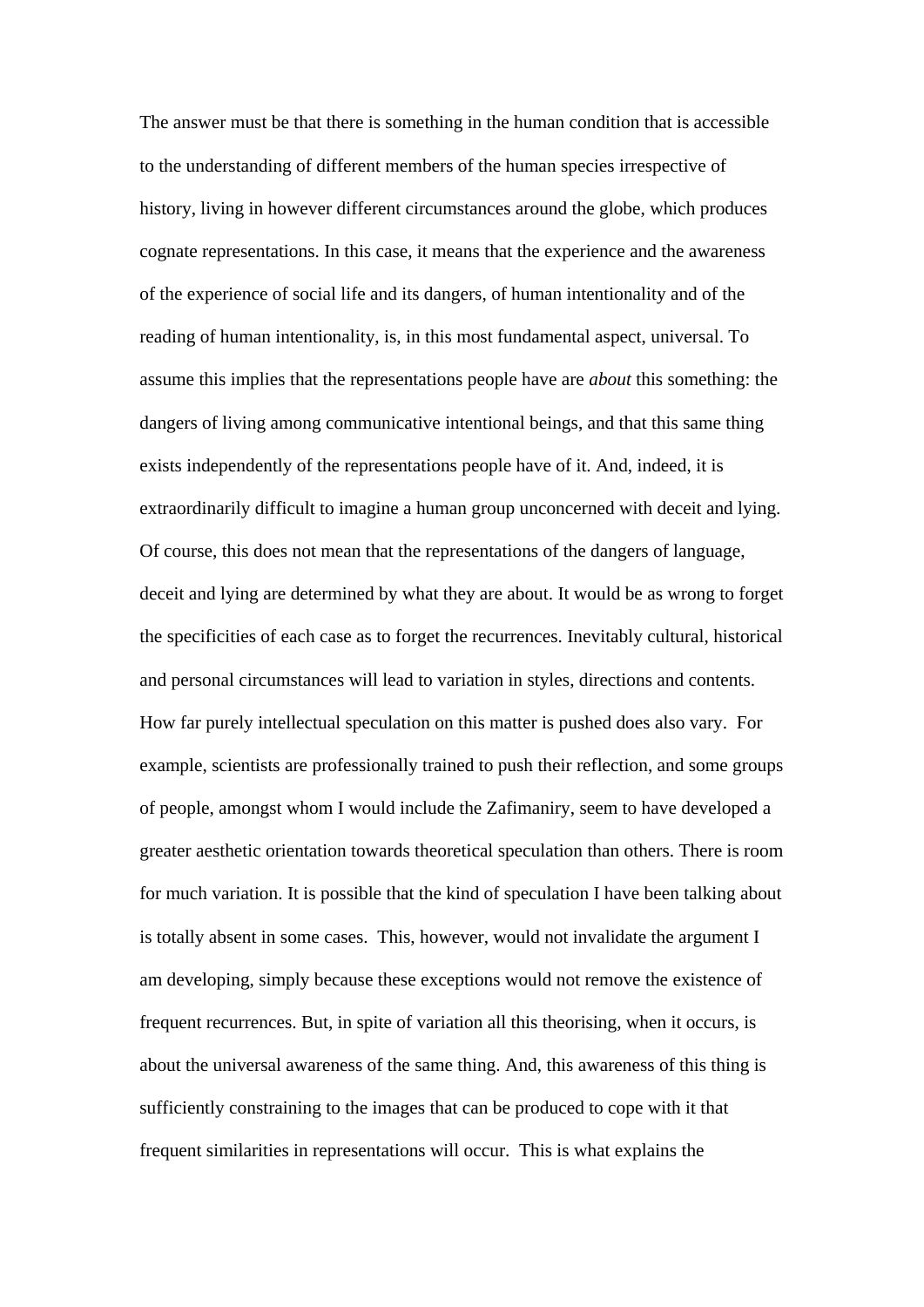recurrences. But, because the process of representation is also affected by other important factors: cultural, historical etc., we will *only* have family likenesses among the representations of this same awareness.

The commonality of these representations has a further cultural implication that, this time, has a practical side to it. The awareness of the potential treacherousness of the social and of the tool which language offers for deceit is recognised in all the ethnographic cases cited not just as a subject of speculation but also as a major political problem and a threat to in-group sociability. As a result, various practices and institutions are developed explicitly in order to cope with this threat, of which legal devices, such as those discussed by Good in this volume, are the most obvious example. And, in parallel, the specificity of the threat of deceit that exists in language leads to the development and the valuing of devices and ideas for guaranteeing truthful knowledge that is not caught in the web of human intentionality and speech.

This is the explanation for the recurrence that this essay seeks to explain: the association of truth and the senses and more particularly sight. With the type of psychology the awareness of deceit creates, the idea that what is seen is more truthful than what is reported in speech seems an obvious way to go in order to by-pass human intentionality and deceit. Again we have a weak form of determinism. The total causal path is the following. The reality of the human social and the potential of human language leads necessarily to an awareness of the dangers of deceit and lying. This universal awareness strongly influences the representations we find of the social, language and deceit, hence the recurrences. These types of representations regularly predispose, but not necessarily always, to the association linking truth and sight. It is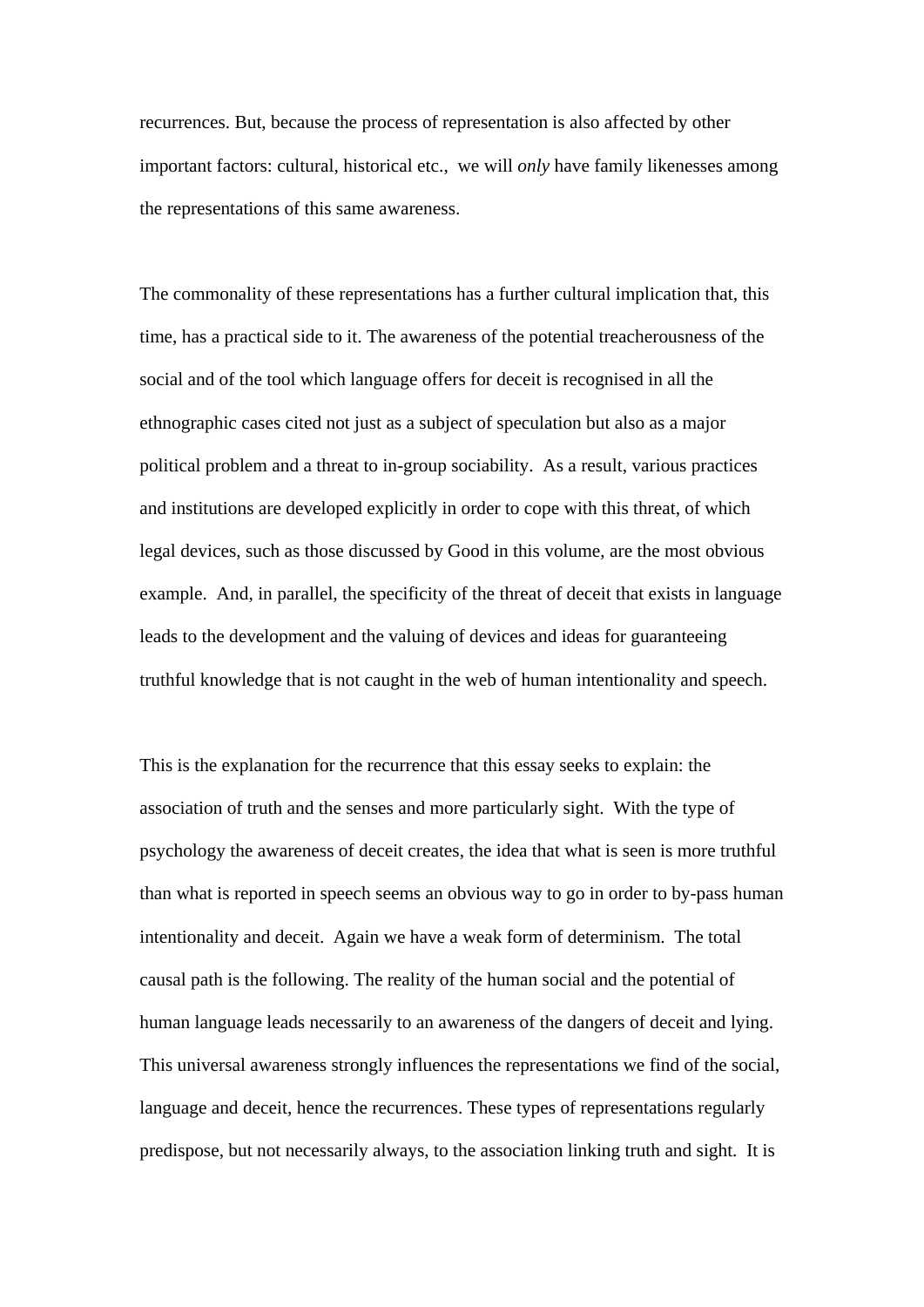thus not surprising that this particular path is so often chosen, though, of course, there might well be cases where it is refused.

And we can go even further in the line of weak determinism that has guided me throughout this essay. Another case of recurrence, which the ethnographic record throws up, can be seen to have the same root. This is the similarity the techniques of divination found in so many places around the world display. These very commonly involve techniques for producing truthful propositions that, unlike other forms of telling, do not involve language and its inevitable corollary, human intentionality. The famous techniques of Azande divination are of this type, as are such practices as tea leaf reading, astrology and many others. The point about all these is that they use devices which produce truthful answers that are the fruit of a form of causation, such as physiological configuration, in the case of the reading of entrails, or physics, in the case of throwing stones in the air, that avoid social causation. (This, of course, creates the well known problem that the answers must then be interpreted and translated by humans who re-introduce intentionality and hence fallibility.) Such divination techniques seem to tell the truth through what can be *seen* in states of affairs not brought about by the intentionality of human minds and thus implicitly recognise the dangers of the social and of human language with its potential for lies.

This seems to be, in part, what Holbraad (this volume) seems to be arguing for Cuban divination that, like Azande divination, is also taken by its practitioners as truth telling by definition. According to Holbraad divination is ontologically creative, a process that seems somewhat mysterious if ontology is taken to mean an exhaustive account of the world as it is. If that is so, it is difficult to understand how it could be added to.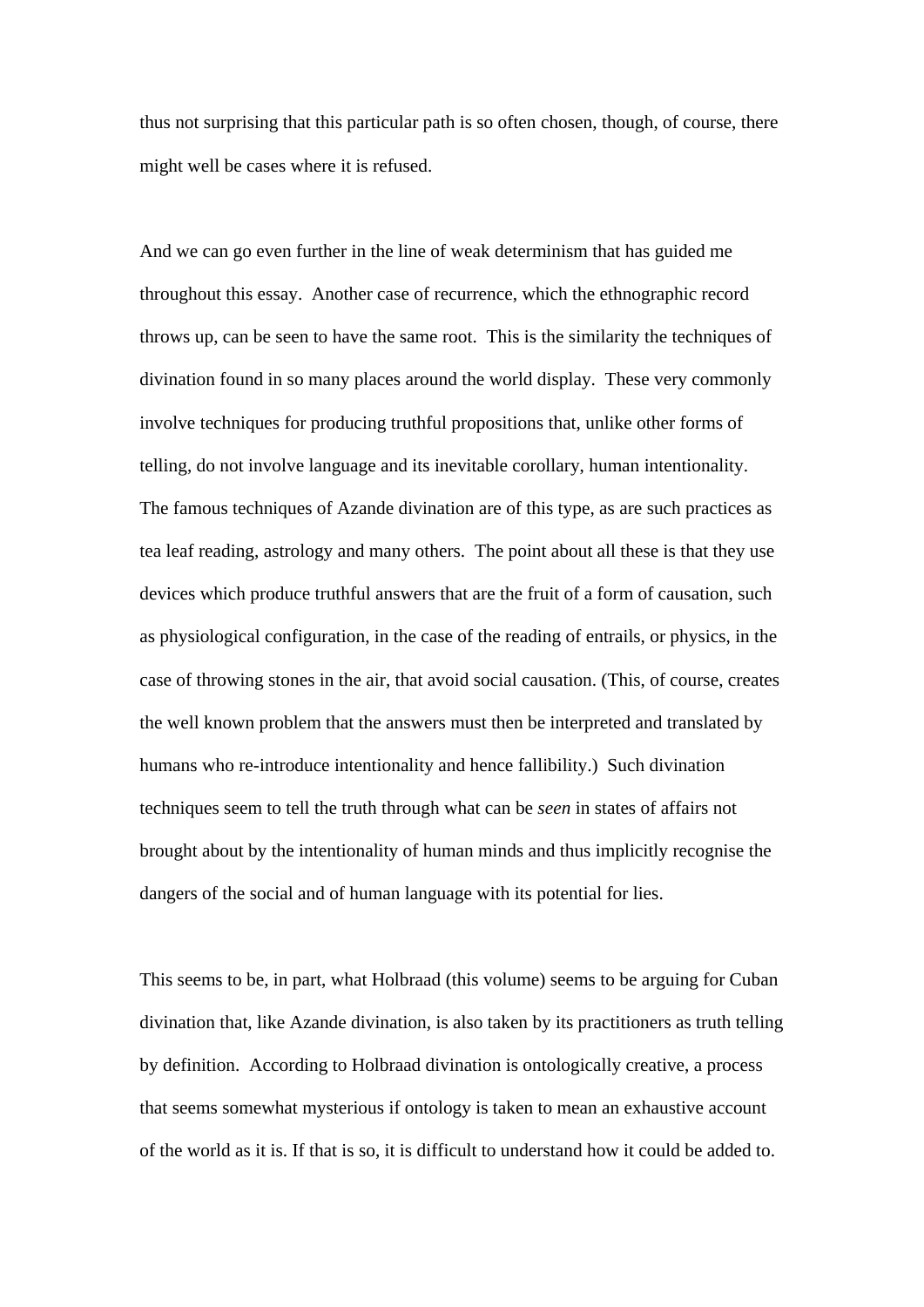However, the sheer demonstration of an effect that seems purely the product of the naïve laws of physics that, as we know (Spelke, Phillips and Woodward 1995), we innately recognise as necessarily true, seems a more convincing explanation of the feeling of ontological certainty than Holbraad is describing. The revelation of divination would thus seem to be, for the practitioners, a peep at the world as it appears to the senses, in contrast to the treacherous representations peddled by others.

Interestingly the truth telling powers of divination seem to have similar basis as the naïve attitudes to photography discussed by Pinney where, at first, all sorts of people were convinced that cameras told the truth because they were machines; in other words, because human intentionality was not involved in their powers of representation.

Here again the line of causation, from the shadowy awareness of the nature of the social and of the implications of the human mind to actual practices seems a tempting and, therefore, frequently followed path. But, for all that, it is not a necessary path, nor is it a rigidly mapped out one. Thus, if divination techniques are commonly similar, they are also each and every one different, and there may well be societies where such techniques are totally absent. This variation and occasional absence, however, would not contradict the kind of argument I have been developing here. As so many anthropologists rightly, if somewhat trivially, insist, the social world we live in is the product of dialogue, of discourse, of culture, etc. But this does not mean that these dialogues, discourses and cultures are not *about* something which people, thankfully to a certain extent apprehend and this something as the psychologist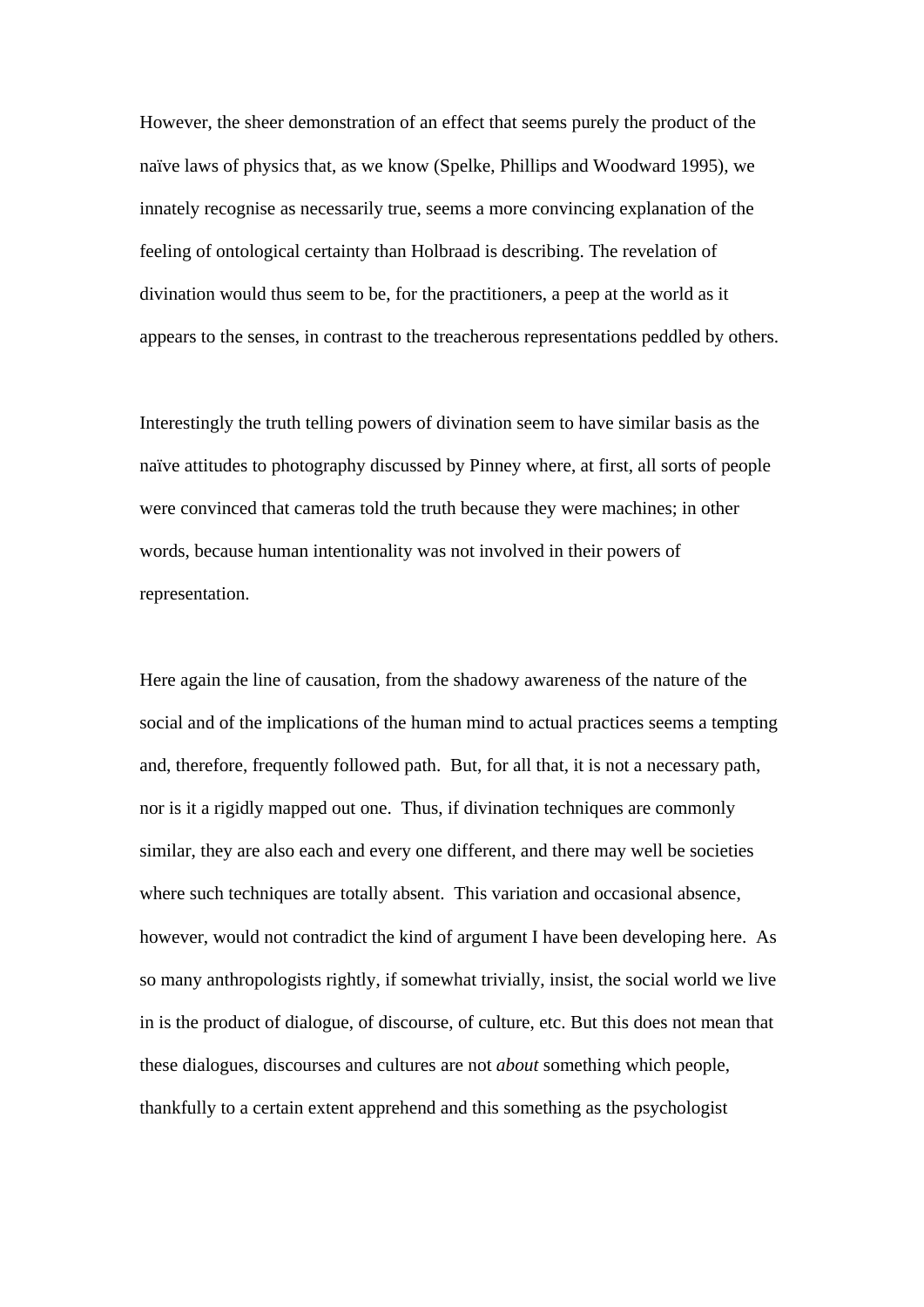Gibson stressed, itself suggests non-random affordances that are, again and again, represented.

But there is more to this question than simply the constraints that come from what the representations concern. The ability to read each other's minds and the dangers this creates is a fundamental matter for the adaptation of *Homo sapiens*. This ability necessarily evokes the ideas about the dangers about deceit that concern my Malagasy informants and evolutionary psychologists. However, unlike theory of mind itself, which can operate below the level of consciousness, and usually does, knowledge about deceit and lying needs to be, and evidently is, available to consciousness, if only so that it can be guarded against. This is clearly of crucial importance for all who live in a human type society and therefore it is quite likely that, as the evolutionary psychologists argue, we are probably innately predisposed to detect cheaters. But even if this is so, such ability, however, cannot be just automatic since it requires consequent conscious protective actions which, I would argue, are likely to be organised in dedicated institutions. These include, among others, the ones mentioned above: certain divination techniques and legal systems.

This long and tentative line of causation is the story that can explain the familiar mix of recurrences and variations that I have been concerned with throughout this essay. The universal consciousness of the presence of lying and deceit in society logically implies the possibility that people can hold false beliefs. This awareness can be, and often is, used as a handle for creating, in varying degrees of elaboration, a representation of the mechanisms of the nature of mind, a representation that is constrained both by what mind is like and by our social need to be on guard against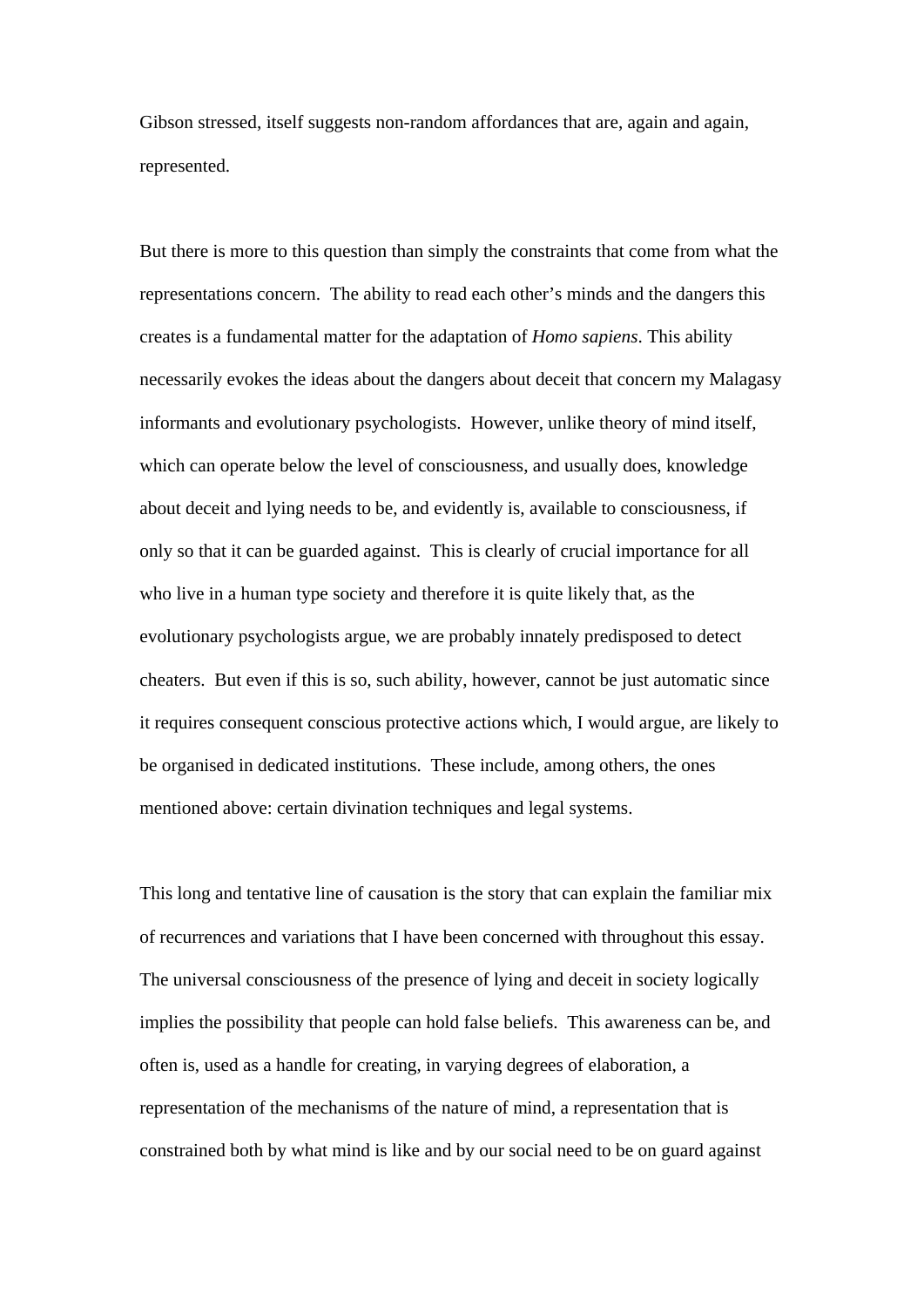lying. Peeping at the mind by using the handle of mistaken knowledge is what the inventors of the false belief task intended to do and it is also what the Zafimaniry and the people from the other ethnographic cases evoked seem to be doing when, for example, observing the experiment, and also in many other moments of their lives, they try to explain the difference between the younger and the older children. Knowledge of lying and deceit is thus only a handle, however it is only a handle hence the relative variation, but it is a good handle that we may be predisposed to use, hence the recurrences and the profundity of the reflection.

And this sort of weak determination works the other way too. The consciousness of the problem of deceit, so often carrying with it an associated and over-determined theory of mind, leads to recurrences in institutional means to enforce the truth and also to imaginative speculation about what might establish truth. These speculations, in turn, lead to recurrent rhetorical formulations such as: 'It's true, I saw it with my own eyes!' or in Malagasy, considerably more elegantly, 'Hita maso!'.

#### **Acknowledgments**

Although this is a short article it has often involved me in reaching out beyond my usual competence. As a result I have had to rely on the help of many fellow scholars. I wish to acknowledge the following for their generous help either in reading an earlier draft or suggesting relevant leads to the literature: Rita Astuti, N.Dias, Matthew Engelke, M. Izard, Eva Keller, Gerard Lenclud, Giovanni Orrigi, Nate Roberts, A. Viberg.

#### **References**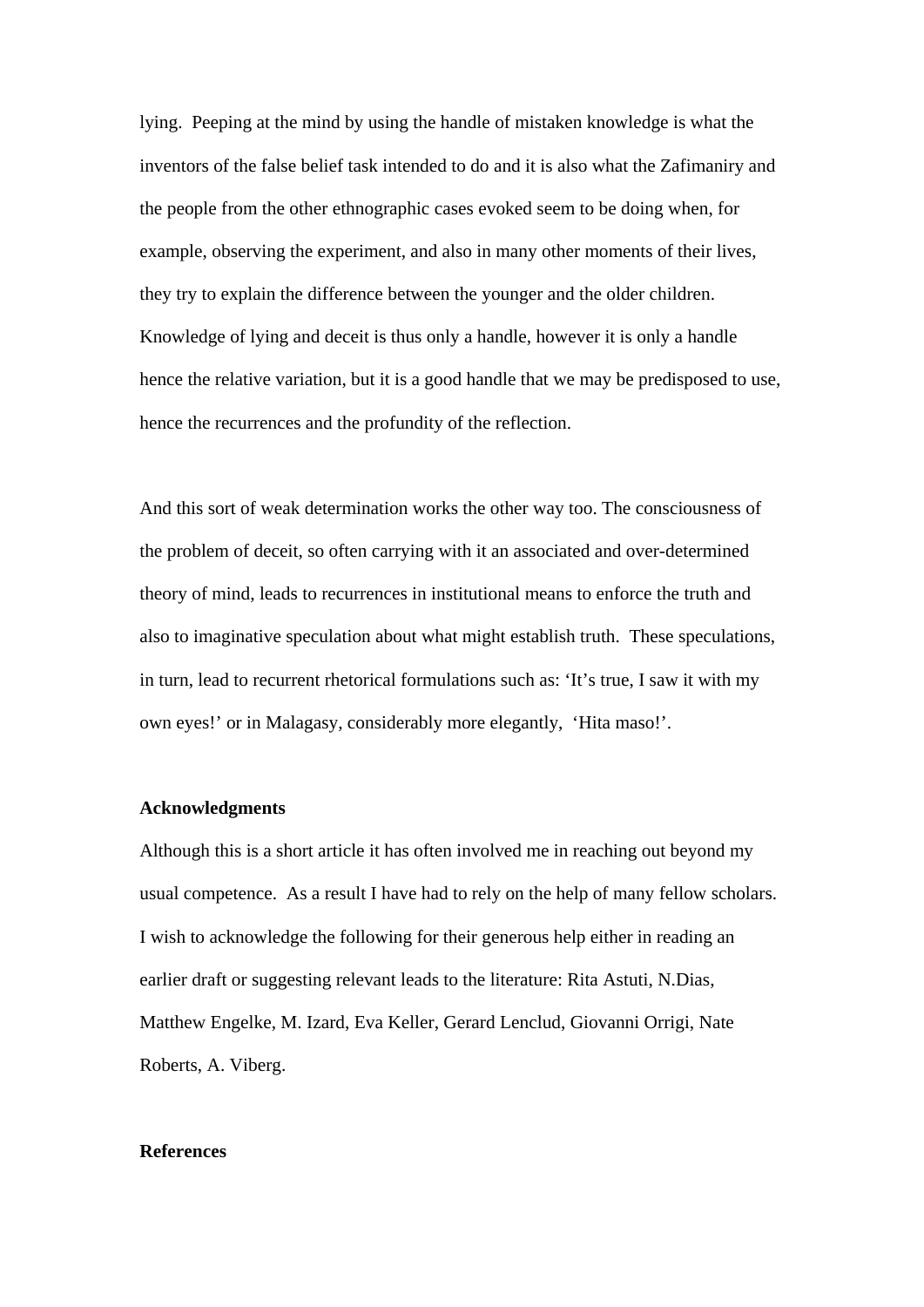Bateson, G. 1951 Conventions of Communication: Where Validity Depends upon Belief. In J. Ruesch and G. Bateson Communication: The Social Matrix of Psychiatry. New York: Norton

Bloch, M. and Sperber, D. 2002 Kinship and Evolved Psychological Dispositions: The Mother's Brother Controversy Reconsidered. Current Anthropology. 43 (4) 723-748

Bloch, M. 2006 L'Anthropologie Cognitive a L'Epreuve du Terrain. Paris : Fayard.

Cosmides, L. and Tooby, J. 1992 Cognitive Adapatation for Social Exchange. in *eds*. Barklow, J.H. *et al*. The Adapted Mind: Evolutionary Psychology and the Generation of Culture. Oxford: Oxford University Press.

Dawkins, R., & Krebs, J. R. 1978. Animal signals: Information or manipulation. In J. R. Krebs, & N. B. Davies *Eds*., Behavioural Ecology: An Evolutionary Approach, pp. 282-309. Blackwell, Oxford.

Dessales, J-L 2000 Aux Origines du Langages: Une Histoire Naturelle de la Parole. Paris : Hermes

Dias, N. 2004 La Mesure des Sens: Les anthropologies et le corps humain au XIX eme Siecle Paris : Aubier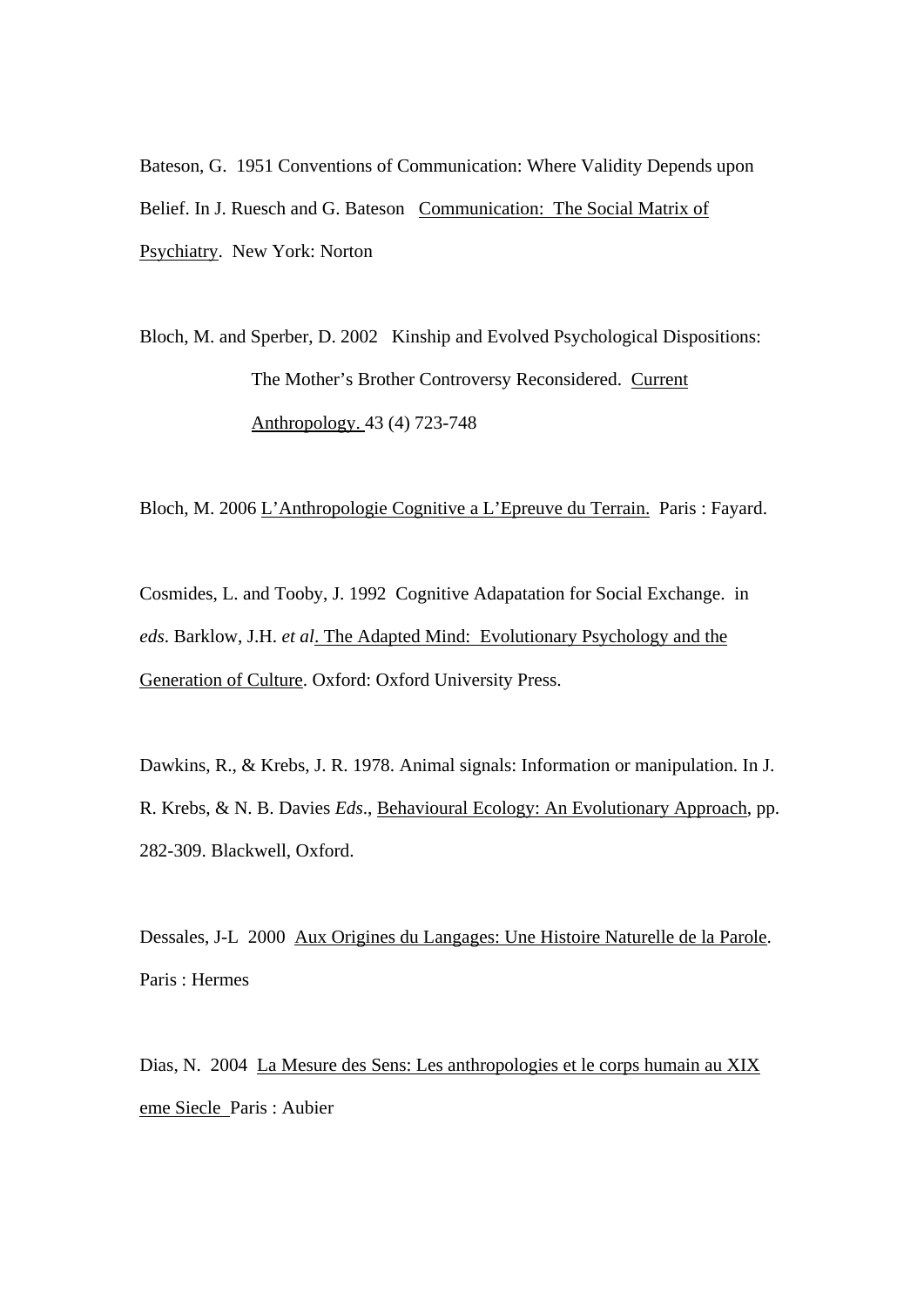Feld, S. 1982 Sound and Sentiment; Birds, Weeping and Song in Kaluli Expression. Philadelphia: University of Pennsylvania Press.

Freeman, D. 1983 Margaret Mead and Samoa: the making and unmaking of an anthropological myth. Cambridge, Mass: Harvard University Press

Gell, A 1995 The Language of the Forest : Landscape and Phonological Iconism in Umeda. In *eds*. E. Hirsch and M. O'Hanlon, The Anthropology of Landscape: Perspectives on Place and Space. Oxford: Oxford University Press.

Knight, C. 1998. Ritual/Speech Coevolution: a Solution to the Problem of Deception. in *eds*. J. Hurford, M. Studdert-Kennedy & C. Knight Approaches to the Evolution of Language,. Cambridge University Press, Cambridge UK

Krebs, J. R., & Dawkins, R. 1984. Animal signals: Mind reading and manipulation. In J. R. Krebs, & N. B. Davies (Eds.), Behavioural Ecology: An Evolutionary Approach (Second Edition), Blackwell, Oxford.

Lyons, J. 1977 Semantics. Vol. 2 Cambridge: Cambridge University Press.

Maynard Smith, J., & Harper, D. G. C. 1995. Animal signals: Models and terminology. Journal of Theoretical Biology, vol.177, pp. 305-311.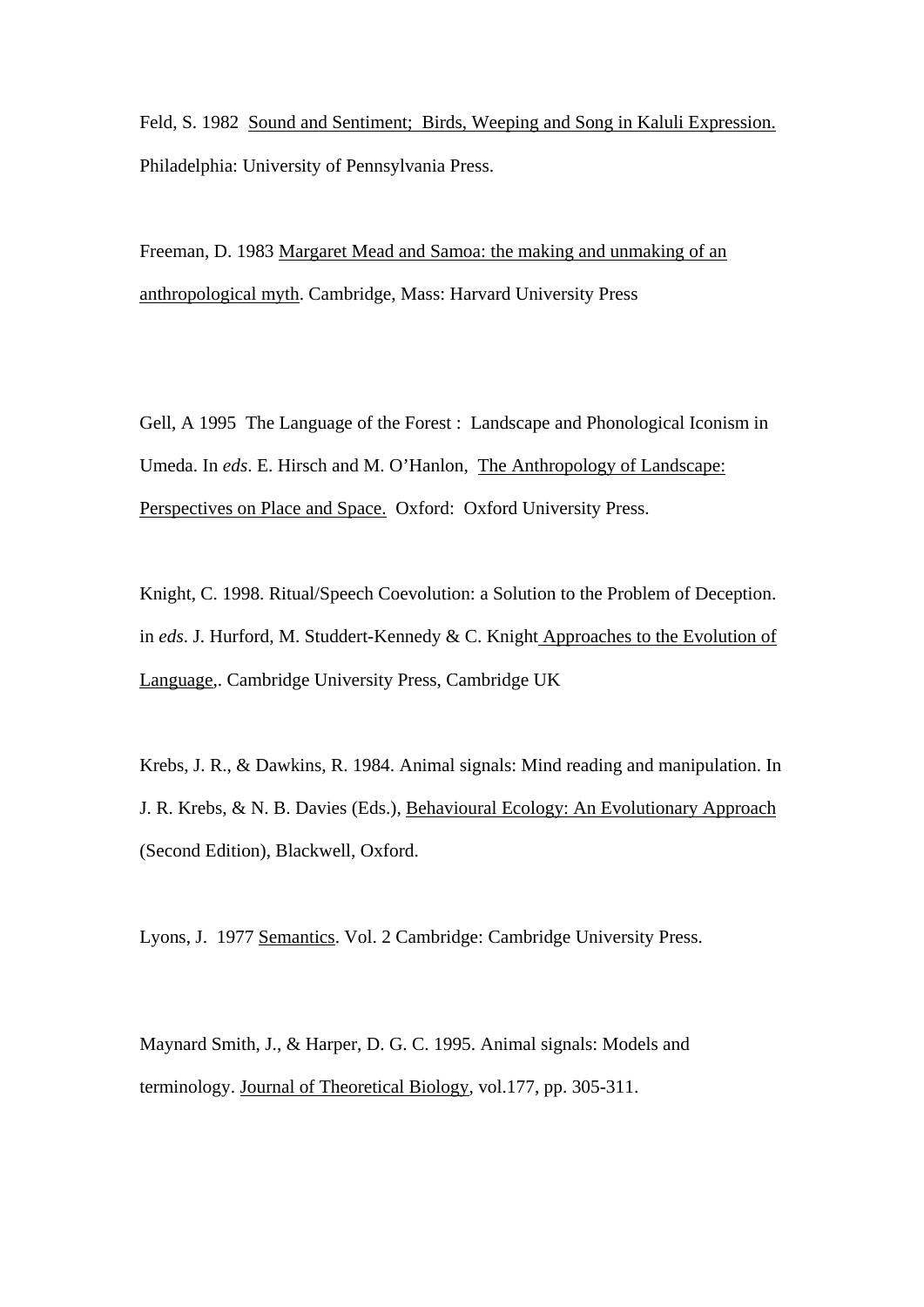Needham R. 1971 Remarks on the Analysis of Kinship and Marriage in R. Needham *ed*. Rethinking Kinship and Marriage. London: Tavistock

**Billeter** (Jean-François) 1984 « Pensée occidentale et pensée chinoise : le regard et l'acte ». Dans J.-C. Galey (Coord.), *Différences, valeurs, hiérarchie – Textes offerts à Louis Dumont*, 25-51, Paris, EHESS.

Rappaport, R. A. 1979. Ecology, Meaning, and Religion. Berkeley, CA: North Atlantic Books.

Robbins, J. 2001 God is nothing but talk: modernity, language, and prayer in a Papua New Guinea Society. American Anthropologist 103 (4): 901-912

Roos, S. 1999 [Consciousness and the Linguistic in Condillac](http://muse.jhu.edu/journals/mln/v114/114.4roos.html) MLN vol. 114 pp. 667- 690.

Spelke, E.,Phillips, A., and Woodward, A.L. 1995 Infants' Knowledge of Object Motion and Human Action. In D. Sperber and A.J. Premack (eds.) Causal Cognition: A Multidisciplinary debate (pp. 44-&78) London: Oxford University Press.

Sperber, D & Wilson, D. 1995 Relevance : communication and cognition Oxford : Blackwell.